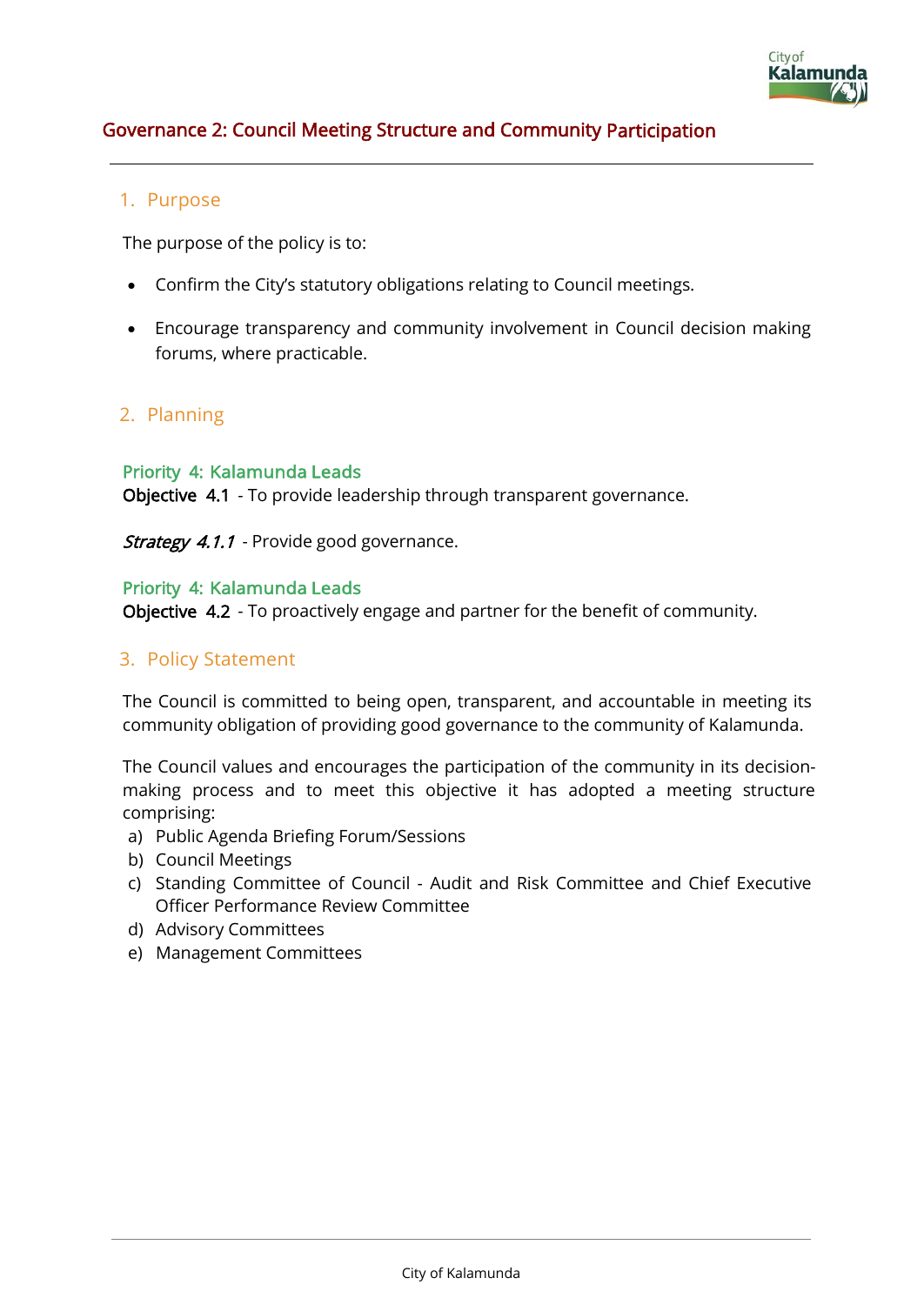# 4. Detail

### 4.1 Public Agenda Briefing Sessions

The purpose of the Public Agenda Briefing Session is to provide an opportunity for the Community and Councillors to receive details on the reports that will be presented to the next Ordinary Council Meeting for decision.

This is an opportunity for Community and Councillors to ask questions of the City's administration about reports. Members of the Community can also make statements or deputations, ask questions however, there are no decisions or debating to occur at this session as it is informational in nature.

All question, statements and deputations must relate to agenda items only.

#### 4.2 Council Meetings

Council meetings are formal meetings of the Elected Members, as a decision-making body as defined under the Act.

Generally, the meetings are open to the public, although there are situations where a meeting can be closed under specific provisions of the Act.

Members of the community can ask questions, make deputations on any matter relating to any aspect of the Local Government 's operations in accordance with administrative procedures.

# 4.3 Standing Committees of Council

Due to the wide range of activities and functions of the Council, the Council will sometimes use Standing Committees.

These Committees report to the Council and are subject to the requirements of the Act. These meetings are open to the public unless the meeting is closed under specific provisions of the Act.

# 4.4 Advisory Committees

Advisory (and Management) Committees provide a vehicle for facilitating and improving community input and participation in the City's decision-making processes. Advisory Committees also assist in facilitating greater community consultation in accordance with the Act.

These committees may comprise Elected Members, community members and staff, and are resourced by the City.